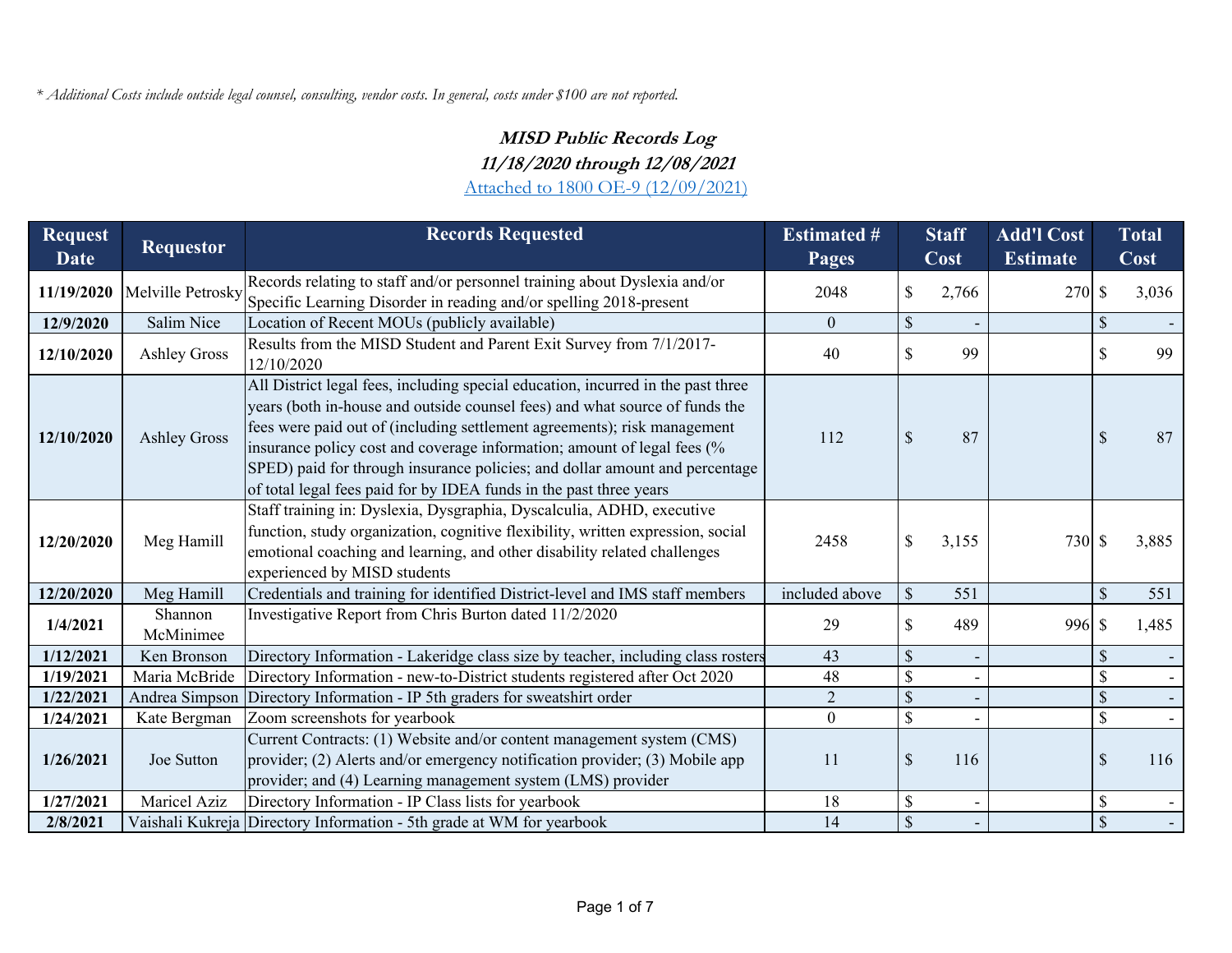| 2/22/2021 |                     | Training provided to MISD staff 2017-present in the following areas:<br>neurodiversity, ADHD, autism, other learning disorders/disabilities,<br>Melville Petrosky inclusionary practices, SDI, special education; number/% of students<br>receiving SDI exclusively in gen ed setting, by school; number/% of students<br>with disabilities receiving SDI in HiCap, advanced classes or similar, by                                                                                                                                                             | 3281                         | $\mathcal{S}$ | 2,184 | $168$ \$     |                           | 2,352  |
|-----------|---------------------|-----------------------------------------------------------------------------------------------------------------------------------------------------------------------------------------------------------------------------------------------------------------------------------------------------------------------------------------------------------------------------------------------------------------------------------------------------------------------------------------------------------------------------------------------------------------|------------------------------|---------------|-------|--------------|---------------------------|--------|
| 2/22/2021 | Melville Petrosky   | Certified Instructional Support Specialist Department Manual, records of<br>special education qualifying criteria, and related guidance to staff                                                                                                                                                                                                                                                                                                                                                                                                                | 460                          | $\mathcal{S}$ | 164   |              | $\mathcal{S}$             | 164    |
| 2/25/2021 |                     | Derrick Fladseth Military Directory Information                                                                                                                                                                                                                                                                                                                                                                                                                                                                                                                 | 34                           | \$            |       |              | $\mathbb{S}$              |        |
| 3/4/2021  | Linda Paddor        | Directory Information - grades K, 5, 8 and 12 for Grad Grams                                                                                                                                                                                                                                                                                                                                                                                                                                                                                                    | 216                          | $\mathcal{S}$ |       |              | $\boldsymbol{\mathsf{S}}$ |        |
| 3/8/2021  | Ryan Evans          | Directory Information                                                                                                                                                                                                                                                                                                                                                                                                                                                                                                                                           | declaration not<br>abandoned |               |       |              | \$                        |        |
| 3/9/2021  | Shawn Lewis         | Contracts - Executive Director, Assistant Superintendent                                                                                                                                                                                                                                                                                                                                                                                                                                                                                                        | 6                            | $\mathcal{S}$ |       |              | $\mathcal{S}$             |        |
| 3/9/2021  | Suzanne<br>McIntosh | Current enrollment figures                                                                                                                                                                                                                                                                                                                                                                                                                                                                                                                                      |                              | \$            |       |              | \$                        |        |
| 3/9/2021  | Victor Maris        | Postage equipment lease for the mailing equipment at Admin and/or schools                                                                                                                                                                                                                                                                                                                                                                                                                                                                                       | 16                           | $\mathcal{S}$ |       |              | $\mathcal{S}$             |        |
| 3/29/2021 | Maricel Aziz        | IP staff photos and directory                                                                                                                                                                                                                                                                                                                                                                                                                                                                                                                                   | $\overline{2}$               | \$            |       |              | $\mathbf{\hat{S}}$        |        |
| 3/30/2021 |                     | Communication 1/1/2021-3/26/2021 between: D. Colosky, E. Battersby, F.<br>Rundle, J. Prescott, S.A. Bube, T. Bergstrom, R. Burns, N. Williams, MISD<br>Board Directors; list of newly hired staff/titles from 3/13/2020-3/26/2021<br>Melville Petrosky certificated and classified, incl. gross income, hire date and whether contact<br>with students; employee salary/wage increases and/or raises between<br>3/13/2020-3/26/2021, including employee's name, title and wage before and<br>after wage; and copy of Public Records Log from 1/1/2020-3/26/2021 | 26411                        | $\mathcal{S}$ | 2,012 | $82637.8$ \$ |                           | 84,650 |
| 3/31/2021 | Dan Glowitz         | Notifications/announcements regarding changes to HiCap program                                                                                                                                                                                                                                                                                                                                                                                                                                                                                                  | 100                          | \$            | 497   |              | $\mathbb{S}$              | 497    |
| 4/13/2021 | Maricel Aziz        | Directory Information - New students at IP and IP staff yearbook photos 2020-<br>21                                                                                                                                                                                                                                                                                                                                                                                                                                                                             | 24                           | \$            |       |              | \$                        |        |
| 4/20/2021 | Jen McLellan        | Directory Information - Parent Emails, Grades 5-8                                                                                                                                                                                                                                                                                                                                                                                                                                                                                                               | 114                          | \$            |       |              | $\mathbf S$               |        |
| 4/20/2021 | Michael Bond        | Records relating to District's development and promulgation of race training<br>(DEI) curriculum and education materials from $1/1/2018$ , incl.<br>correspondence, contracts, proposals, resolutions, and invoices                                                                                                                                                                                                                                                                                                                                             | 53182 (TBD - Still<br>Open)  | $\sqrt{\ }$   | 4,205 | $2037$ \$    |                           | 6,242  |
| 4/20/2021 | Sharon Singh        | Directory Information - 4-5th grades for Orchestra Boosters                                                                                                                                                                                                                                                                                                                                                                                                                                                                                                     | 77                           | \$            |       |              | \$                        |        |
| 4/23/2021 |                     | Ashley Sternberg Directory Information - WM Class Lists                                                                                                                                                                                                                                                                                                                                                                                                                                                                                                         | $\mathfrak{Z}$               | $\mathcal{S}$ |       |              | \$                        |        |
| 4/28/2021 | Sharon Singh        | Directory Information - Current MI Orchestra Families                                                                                                                                                                                                                                                                                                                                                                                                                                                                                                           | 16                           |               |       |              | $\mathbf{\hat{S}}$        |        |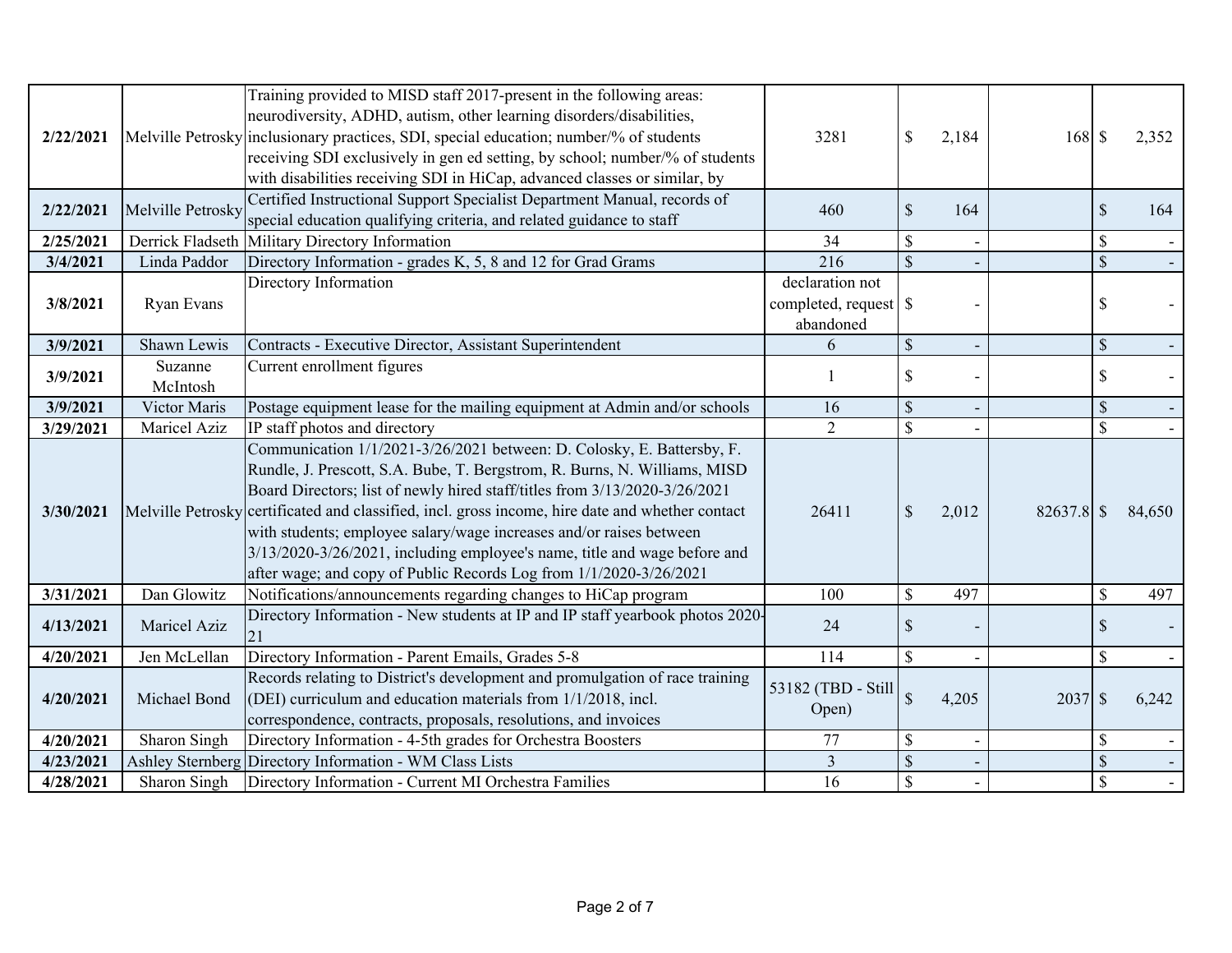| 4/28/2021 | W. Jeff<br>Geoghagan  | Additions or changes to District curriculum related to or as a result of the<br>6/3/2020 letter from Supt Colosky; all mandatory District curriculum related<br>to racial tension, systemic racism, institutional racism, social justice, or social<br>inequity; and lesson plans which include references and resource material<br>related to the aforementioned topics | 182               | $\mathcal{S}$             | 186 |             | $\mathcal{S}$ | 186   |
|-----------|-----------------------|--------------------------------------------------------------------------------------------------------------------------------------------------------------------------------------------------------------------------------------------------------------------------------------------------------------------------------------------------------------------------|-------------------|---------------------------|-----|-------------|---------------|-------|
| 5/1/2021  | Shannon<br>McMinimee  | All emails, text messages, or other forms of communication that distribute Mr.<br>Chris Burton's report and/or supplemental report to anyone internal or<br>external to the MISD as well as all records that reflect when Mr. Burton<br>completed both his original report and supplemented report.                                                                      | <b>TBD</b>        | $\$$                      | 172 | $1035$ \$   |               | 1,207 |
| 5/4/2021  | Damian<br>Schwiethale | Curriculum topics and external contacts relating to Islander Hour at MIHS and<br>curriculum content related to "Dynamic Social Justice" for current and<br>previous school year                                                                                                                                                                                          | 336               | $\$$                      | 739 |             | $\mathcal{S}$ | 739   |
| 5/4/2021  | Larry Matthews        | List of teachers 2014-2020 who have conditional career and technical<br>education certificate, including all related documents                                                                                                                                                                                                                                           | 378               | \$                        | 625 |             | $\mathcal{S}$ | 625   |
| 5/5/2021  | <b>Dylan Crothers</b> | Contract information for District's managed print services program (or<br>contract related to purchase/maintenance of copiers/printers), information on<br>printing devices, and District contact information                                                                                                                                                            | 1                 | $\boldsymbol{\mathsf{S}}$ | 73  |             | \$            | 73    |
| 5/6/2021  | Jana Parker           | All other public records relevant to the investigation of a staff member,<br>including original investigation report and supplements, communication, etc.                                                                                                                                                                                                                | 617               | $\boldsymbol{\mathsf{S}}$ | 539 | $2313.3$ \$ |               | 2,852 |
| 5/12/2021 | Marni Sheppard        | Directory Information - Emails for FAAC event                                                                                                                                                                                                                                                                                                                            | 267               | $\mathcal{S}$             |     |             | $\mathcal{S}$ |       |
| 5/1/2021  | Shannon<br>McMinimee  | Records re: completed staff investigation                                                                                                                                                                                                                                                                                                                                | <b>TBD</b>        | \$                        |     | 2538.5 \$   |               | 2,539 |
| 5/21/2021 | Sharon Singh          | Directory Info - Orchestra Families Gr 6-12 and number of 5-12 students<br>enrolled in orchestra for 2021-22                                                                                                                                                                                                                                                             | 18                | $\mathcal{S}$             |     |             | $\mathcal{S}$ |       |
| 5/28/2021 | Tanner Fa             | Current transportation contracts (including any amendments/addendums) with<br>the District's transportation vendor(s), summary of annual transportation<br>expenses by vendor for 2018-19 and 2019-20 school years, and District's most<br>recent student transportation RFP and corresponding RFP responses received<br>from bidders                                    | 77                | $\boldsymbol{\mathsf{S}}$ |     |             | \$            |       |
| 6/1/2021  | Dan Glowitz           | Records related to recent OSPI investigations regarding special education in<br>the district, including what if any actions were imposed by the OSPI on the<br>district with respect to district-wide curriculum changes                                                                                                                                                 | $\boldsymbol{0}$  | $\mathcal{S}$             | 81  |             | $\mathcal{S}$ | 81    |
| 6/4/2021  | Anh Than              | HiCap data for research purposes                                                                                                                                                                                                                                                                                                                                         | 5                 | \$                        | 274 |             | $\mathbb{S}$  | 274   |
| 6/4/2021  | Linda Paddor          | Directory Information - MIPTA Council                                                                                                                                                                                                                                                                                                                                    |                   | $\overline{\mathcal{S}}$  |     |             | $\mathcal{S}$ |       |
| 6/14/2021 | Joe Sutton            | Current Contracts: (1) Website and/or content management system (CMS)<br>provider; (2) Alerts and/or emergency notification provider; (3) Mobile app<br>provider; and (4) Learning management system (LMS) provider                                                                                                                                                      | duplicate request | \$                        | 73  |             | \$            | 73    |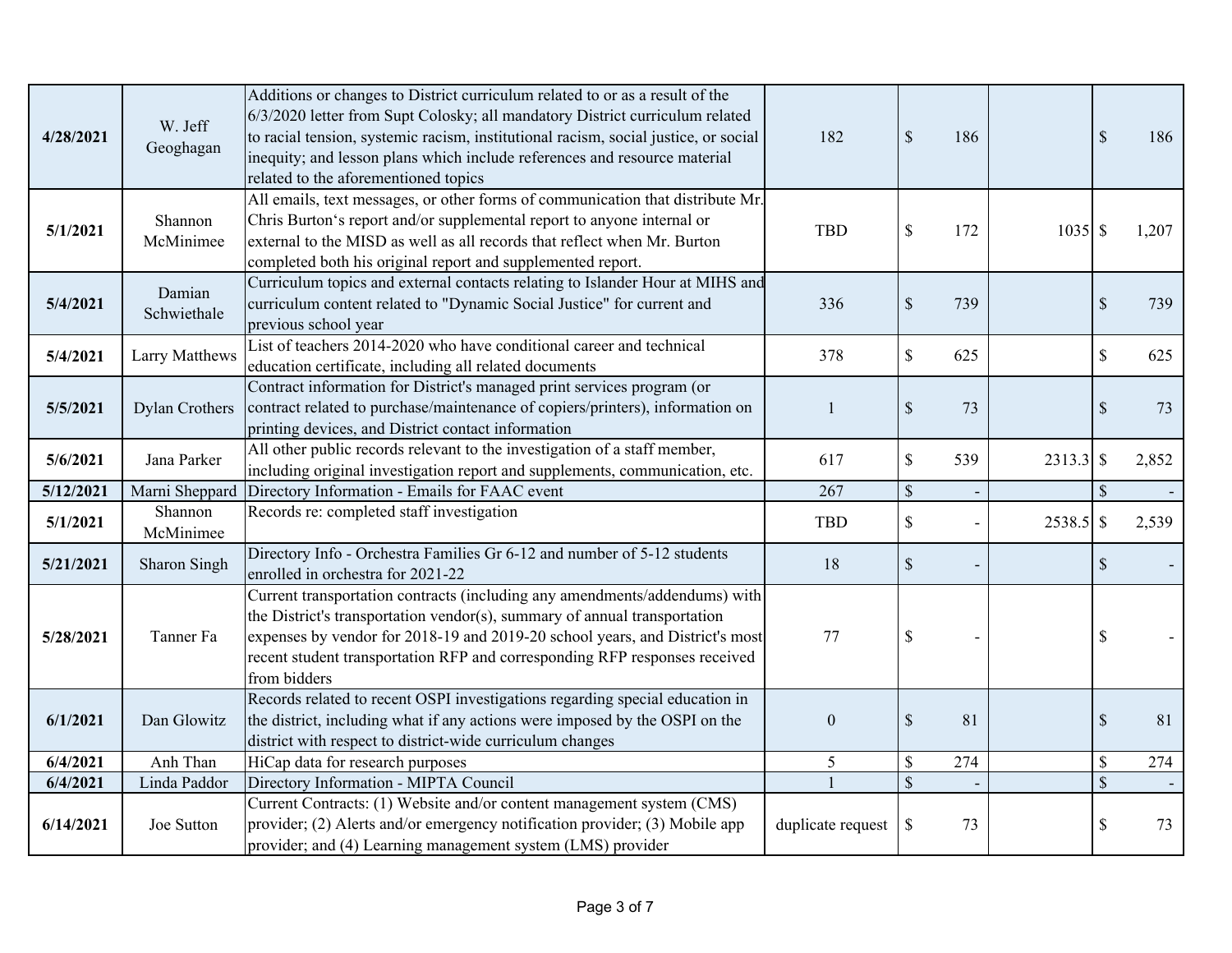| 6/14/2021 | Linda Paddor            | Directory Information - Grad Grams                                                                                                                                                                                                                                                                                                                                                                                                                                                                                                                                                                                       |                   | $\mathcal{S}$             |       | $\mathcal{S}$             |       |
|-----------|-------------------------|--------------------------------------------------------------------------------------------------------------------------------------------------------------------------------------------------------------------------------------------------------------------------------------------------------------------------------------------------------------------------------------------------------------------------------------------------------------------------------------------------------------------------------------------------------------------------------------------------------------------------|-------------------|---------------------------|-------|---------------------------|-------|
| 6/21/2021 | <b>Sally Boyce</b>      | Training/professional development and certification documentation for IP<br>paraeducators                                                                                                                                                                                                                                                                                                                                                                                                                                                                                                                                | 89                | $\mathcal{S}$             | 595   | \$                        | 595   |
| 6/24/2021 | Dan Glowitz             | Contracts for presenters at 6/24/2021 Inclusionary Practices meeting                                                                                                                                                                                                                                                                                                                                                                                                                                                                                                                                                     | 25                | $\mathsf{\$}$             | 99    | $\mathcal{S}$             | 99    |
| 6/24/2021 | Dan Glowitz             | Records relating to potential conflicts of interest in connection with the<br>presenters at the 6/24/2021 Inclusionary Practices meeting, incl. records<br>pertaining to a current school board member or employee of the school<br>administration who helps design or implement the school curriculum; records<br>relating to the emergency meeting on June 14th pertaining to receiving and<br>evaluating complaints or changes against a public officer, incl. records<br>pertaining to a current school board member or employee of the school<br>administration who helps design or implement the school curriculum |                   | $\mathcal{S}$             | 345   | $\mathcal{S}$             | 345   |
| 6/24/2021 | Michaela<br>Prestegaard | <b>MISD Boundary Map</b>                                                                                                                                                                                                                                                                                                                                                                                                                                                                                                                                                                                                 | $\overline{4}$    | $\mathcal{S}$             | 12    | $\mathcal{S}$             | 12    |
| 6/30/2021 | Dan Glowitz             | All records relating to the Torrance test for Hi-Cap, specifically relationship to<br>ITSB/CogAT, why test is used for disqualification purposes, impact on<br>number of students admitted after including test, how test<br>administered/scored, proctor/scorer training, and if consultation with                                                                                                                                                                                                                                                                                                                      | 22                | $\mathcal{S}$             | 620   | \$                        | 620   |
| 7/3/2021  | <b>Ben Matheson</b>     | Roster and meeting info (dates, attendees, minutes) for Highly Capable<br><b>Advisory Cmte</b>                                                                                                                                                                                                                                                                                                                                                                                                                                                                                                                           | 30                | $\mathcal{S}$             | 355   | $\mathcal{S}$             | 355   |
| 7/15/2021 | Demesha Young           | Directory Information for MIYFS                                                                                                                                                                                                                                                                                                                                                                                                                                                                                                                                                                                          | 438               | \$                        |       | $\boldsymbol{\mathsf{S}}$ |       |
| 7/16/2021 | Joe Sutton              | Current Contracts: (1) Website and/or content management system (CMS)<br>provider; (2) Alerts and/or emergency notification provider; (3) Mobile app<br>provider; and (4) Learning management system (LMS) provider                                                                                                                                                                                                                                                                                                                                                                                                      | duplicate request | $\mathcal{S}$             | 73    | $\mathcal{S}$             | 73    |
| 7/26/2021 | Meg Hamill              | Communication regarding any professional/ethical concerns about two staff<br>members for entirety of their MISD careers                                                                                                                                                                                                                                                                                                                                                                                                                                                                                                  | <b>TBD</b>        | $\mathcal{S}$             | 785   | \$                        | 785   |
| 8/2/2021  | Ryan Brooks             | Employee information for those represented by MIEA and MIEA information<br>with respect to dues for May 2018, 2019, 2020 and 2021                                                                                                                                                                                                                                                                                                                                                                                                                                                                                        | 102               | $\boldsymbol{\mathsf{S}}$ | 621   | $\mathcal{S}$             | 621   |
| 8/10/2021 | Meg Hamill              | Records re: staff training on matters related to special services and highly<br>capable services                                                                                                                                                                                                                                                                                                                                                                                                                                                                                                                         | <b>TBD</b>        | $\boldsymbol{\mathsf{S}}$ | 2,846 | \$                        | 2,846 |
| 8/13/2021 |                         | Katherine Grove Information on how many teaching staff members left in 2020-21 school year                                                                                                                                                                                                                                                                                                                                                                                                                                                                                                                               |                   | $\mathcal{S}$             | 52    | $\mathcal{S}$             | 52    |
| 8/18/2021 |                         | Katherine Grove Information on racial make up of MISD staff for MIHS Islander                                                                                                                                                                                                                                                                                                                                                                                                                                                                                                                                            | 6                 | $\boldsymbol{\mathsf{S}}$ |       | $\$$                      |       |
| 8/19/2021 | Karen Garcia            | Current employee/staff contact information                                                                                                                                                                                                                                                                                                                                                                                                                                                                                                                                                                               | 36                | $\mathcal{S}$             |       | $\mathcal{S}$             |       |
| 8/24/2021 | Danielle Higgins        | List of District employees, incl. contact information, school and years in<br>position                                                                                                                                                                                                                                                                                                                                                                                                                                                                                                                                   | 48                | $\boldsymbol{\mathsf{S}}$ | 104   | $\mathcal{S}$             | 104   |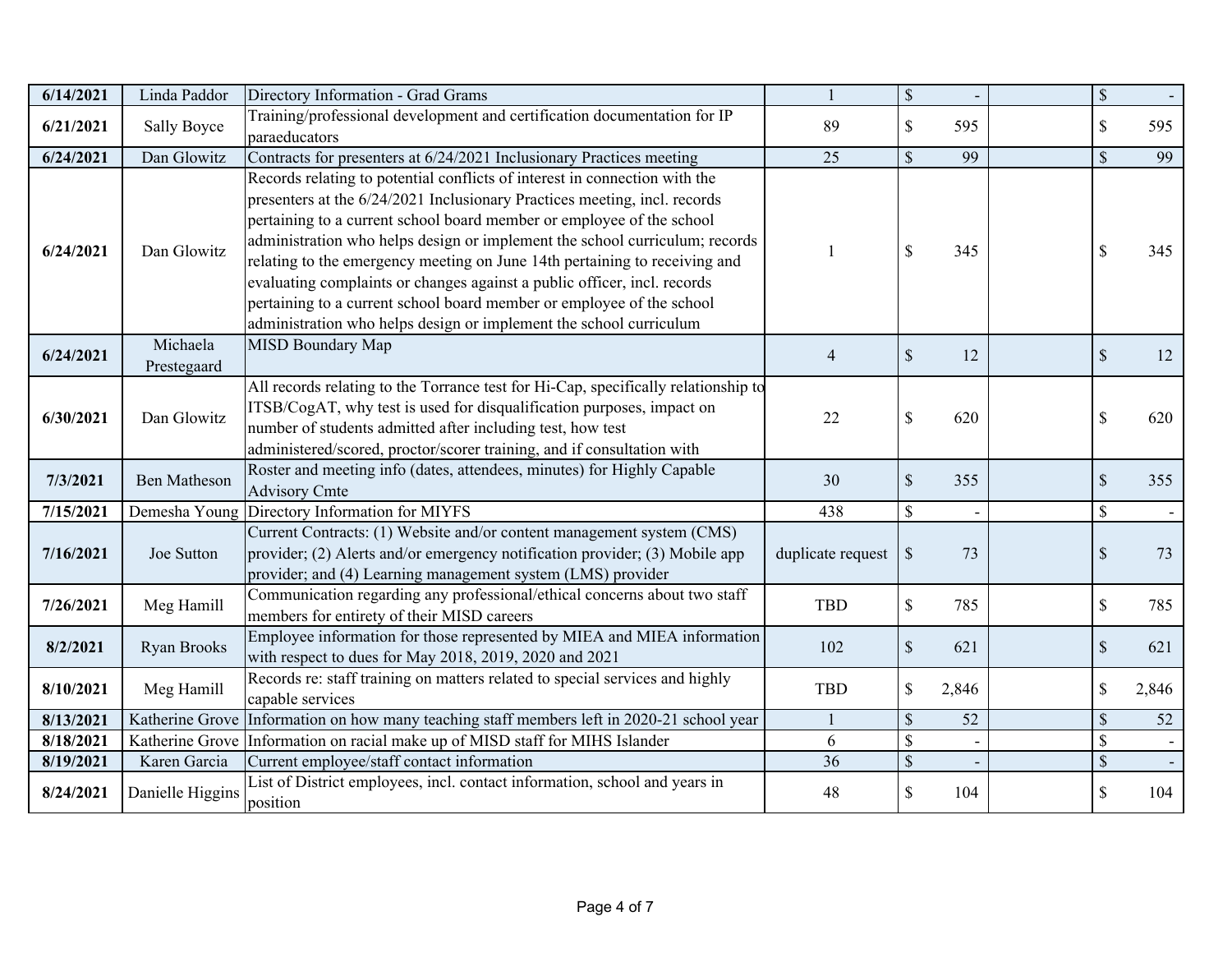| 8/27/2021  | Mike Reicher             | For years 2016-2021, all records of restraint and isolation filed by non-public<br>agency (NAP) schools, restraint/isolation tracking logs, records of District<br>staff/contractor visiting NPA, complaints made to District about NPAs and all<br>NPA contracts | <b>TBD</b>     | $\sqrt{3}$                | 7,848 |        |               | 7,848 |
|------------|--------------------------|-------------------------------------------------------------------------------------------------------------------------------------------------------------------------------------------------------------------------------------------------------------------|----------------|---------------------------|-------|--------|---------------|-------|
| 8/30/2021  | Janie Jordan             | All MISD employees' names, emails, title/position, school/bldg                                                                                                                                                                                                    | 96             | $\mathcal{S}$             | 52    |        | \$            | 52    |
| 8/31/2021  | Andrea Hegarty           | Directory Information - New to MIHS families                                                                                                                                                                                                                      | 630            | $\mathcal{S}$             |       |        | \$            |       |
| 9/1/2021   | Shelley Helms            | Directory Information - List of IMS families 2021-2022                                                                                                                                                                                                            | 12             | $\mathcal{S}$             |       |        | \$            |       |
| 9/2/2021   |                          | Julie King Hately Directory Information - Records for Room Parent, 5th grade class                                                                                                                                                                                | $\overline{7}$ | $\mathcal{S}$             |       |        | \$            |       |
| 9/9/2021   | Sharon Singh             | Directory Information - Student/family info for orchestra students grades 5-12                                                                                                                                                                                    | 644            | $\mathcal{S}$             |       |        | \$            |       |
| 9/11/2021  | <b>Angel Tormis</b>      | All active leases/licenses for cell towers, rooftop antennas, or other wireless<br>installations on property owned or managed by MISD and 24 months of<br>associated payment histories                                                                            | 10             | $\mathcal{S}$             | 73    |        | \$            | 73    |
| 9/12/2021  | Lekshmi<br>Radhakrishnan | Directory Information - Currently enrolled students, incl. parent contact info,<br>enrollment date, grade, teacher, school for MIPTA Council                                                                                                                      | 1408           | $\boldsymbol{\mathsf{S}}$ |       |        | \$            |       |
| 9/18/2021  | Maricel Aziz             | Island Park class list per grade and teachers/staff list for Yearbook                                                                                                                                                                                             | 16             | $\mathcal{S}$             |       |        | \$            |       |
| 9/22/2021  | Dan Glowitz              | Email from Director Giannini Upton to Board and administration re:<br>4/22/2021 Board mtg and Board Policy 1800 OE-7: Financial Administration                                                                                                                    | $\overline{4}$ | $\mathbf{\hat{S}}$        | 194   |        | \$            | 194   |
| 9/22/2021  | Sloane Kreiger           | Copies of Board Policy 3211 and Procedure 3211                                                                                                                                                                                                                    |                | $\mathcal{S}$             |       |        | $\mathsf{\$}$ |       |
| 9/26/2021  | Dan Glowitz              | Board Policy 1800, OE-7 Monitoring Report for 2021 and all communication<br>records pertaining to this item leading up to the 4/22/2021 Board mtg                                                                                                                 | 295            | $\$$                      | 97    |        | \$            | 97    |
| 9/27/2021  | Sam Pam                  | Current public records log (from date of log posted on MISD website through<br>date of request)                                                                                                                                                                   | 8              | $\sqrt{\ }$               | 389   |        | $\mathcal{S}$ | 389   |
| 10/6/2021  | Auzree<br>Hightower      | Any records for a former employee                                                                                                                                                                                                                                 | 11             | $\mathsf{\$}$             | 49    |        |               | 49    |
| 10/13/2021 | <b>Becky Shaddle</b>     | Directory Information - K-12th for MI Boys and Girls Club                                                                                                                                                                                                         | 438            | $\mathcal{S}$             |       |        |               |       |
| 10/15/2021 | Alexander Lorati         | Military Directory Information                                                                                                                                                                                                                                    | 51             | $\mathbf S$               |       |        |               |       |
| 10/19/2021 | <b>Ben Matheson</b>      | MISD background check form most recently completed by Brian Giannini<br>Upton (school board member) that is the standard part of parent volunteering<br>for the current year (2021) or the most recent year available (2020, 2019)                                | $\mathbf{0}$   | $\mathcal{S}$             | 380   | 280 \$ |               | 660   |
| 10/19/2021 | <b>Adam Burgess</b>      | Military Directory Information                                                                                                                                                                                                                                    | 51             | $\mathcal{S}$             |       |        | \$            |       |
| 10/19/2021 | Isolde Raftery           | All exemption requests by school building-level workers to forego the<br>coronavirus vaccine, incl. employees whose wages are paid for by the PTA<br>(note if approved)                                                                                           | 31             | $\mathbb{S}$              | 174   |        | \$            | 174   |
| 10/20/2021 | Cathy Chen               | Dorian class photos and student candid photos for 2021-2022 school year for<br>NW yearbook, prepared by PTA                                                                                                                                                       | <b>TBD</b>     | $\mathbf{\hat{S}}$        | 24    |        | \$            | 24    |
| 10/20/2021 | Thomas McCord            | What year was MIHS desegregated and was freshman class in 1962 part of<br>high school or middle school?                                                                                                                                                           | 3              | $\mathcal{S}$             | 73    |        | $\mathcal{S}$ | 73    |